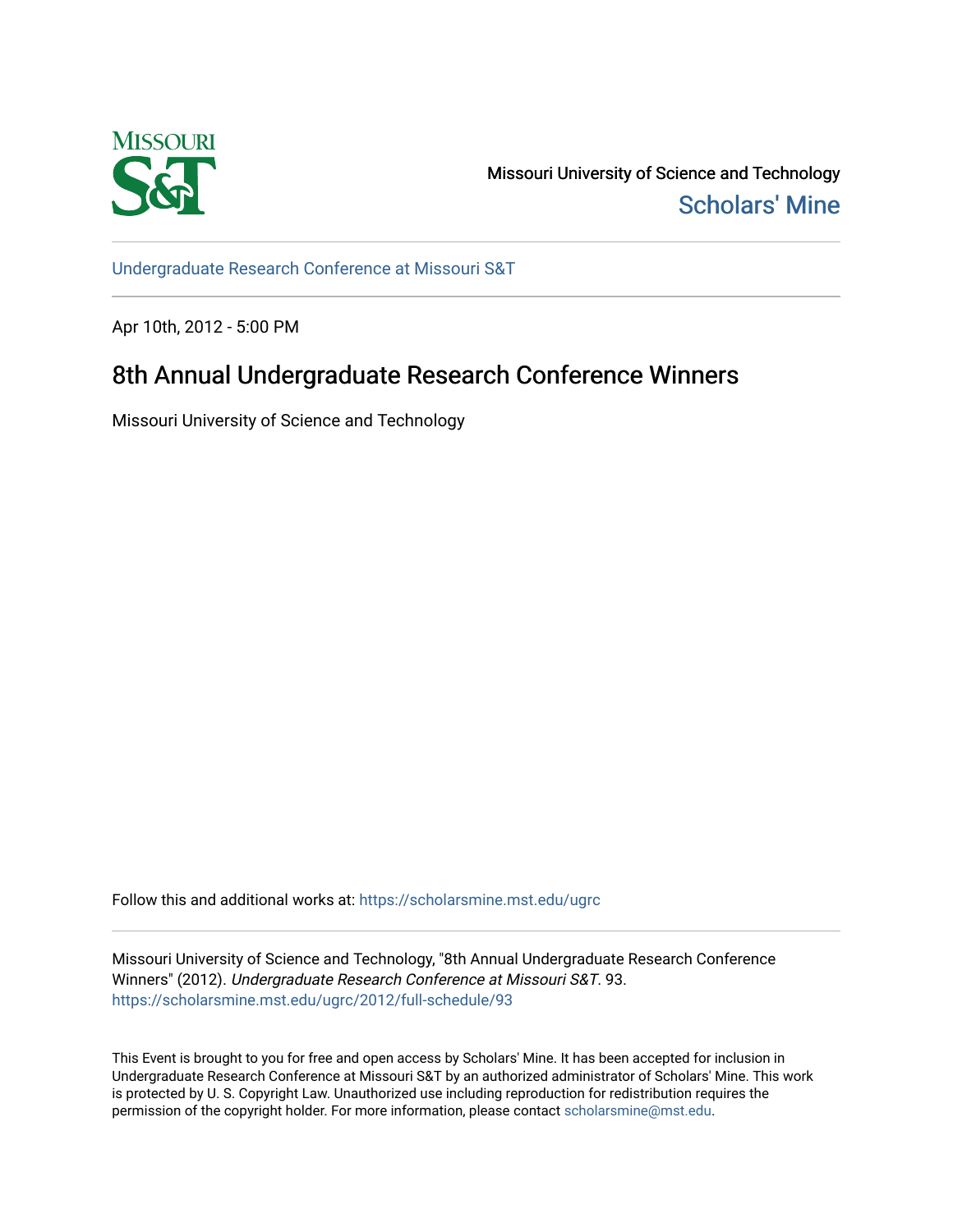# **8th Annual Undergraduate Research Conference Awards Winners**

# **Oral Session Awards**

#### **Engineering Oral Session:**

**3rd Place** – **Timothy Collard** – Prediction of Dual-Mode Spacecraft Propellant Performance of Binary and Ternary Ionic Liquid Mixtures – *Research Advisor, Dr. Joshua Rovey / Mechanical & Aerospace Engineering* 

**2nd Place – Anan Takroori** – Experimental Study of Flow Mixing of Two Air Streams with Dissimilar Temperatures Using Flow Fabbles – *Research Advisor, Dr. Fathi Finaish / Mechanical & Aerospace Engineering* 

**1st Place** – **Samuel Pomeroy**- Electromagnetism Surrounding Plasmoid Formation in an FRC Test Article - *Research Advisor, Dr. Joshua Rovey / Mechanical & Aerospace Engineering* 

#### **Sciences Oral Session:**

**3rd Place** – **Casey Burton** – A Novel Enzymatic Technique for Determination of Sarcosine in Urine Samples - *Research Advisor, Dr. Yinfa Ma / Chemistry* 

**2nd Place – Matthew Willmering** – Template-Free Electrodeposition of Freestanding MnO2 Nanowires and Their Pseudo-Capacitive Properties*, Dr. Jay Switzer / Chemistry* 

**1st Place** – **Kristin Kelly** – Computational identification and analysis of the PLA2 gene family in Glycine max - *Research Advisor, Dr. Ronald Frank / Biological Sciences* 

#### **Social Sciences Oral Session:**

**1st Place** – **Amanda Foster and Erica Shannon** – The Effect of Education on the Public Opinion of Synthetic Biology - *Research Advisor, Dr. David Westenberg / Biological Sciences*

#### **Arts and Humanities Oral Session:**

**3rd Place – Thomas Insall** – Misfires: A Look at SMS Conversations and Clarity - *Research Advisor, Dr. Eric Bryan /* History & Political Science

**2nd Place – Evan Menkes** – Savages and Pig-men: An Exploration of the Relationship Between Humanity and Torture - *Research Advisor, Lindgren H Johnson / English & Technical Communication* 

**1st Place – Nathan Jarus** – Old Ideas in a New Age: Descartes' Influence on Modern Animal Farming - *Research Advisor, Lindgren H Johnson / English & Technical Communication*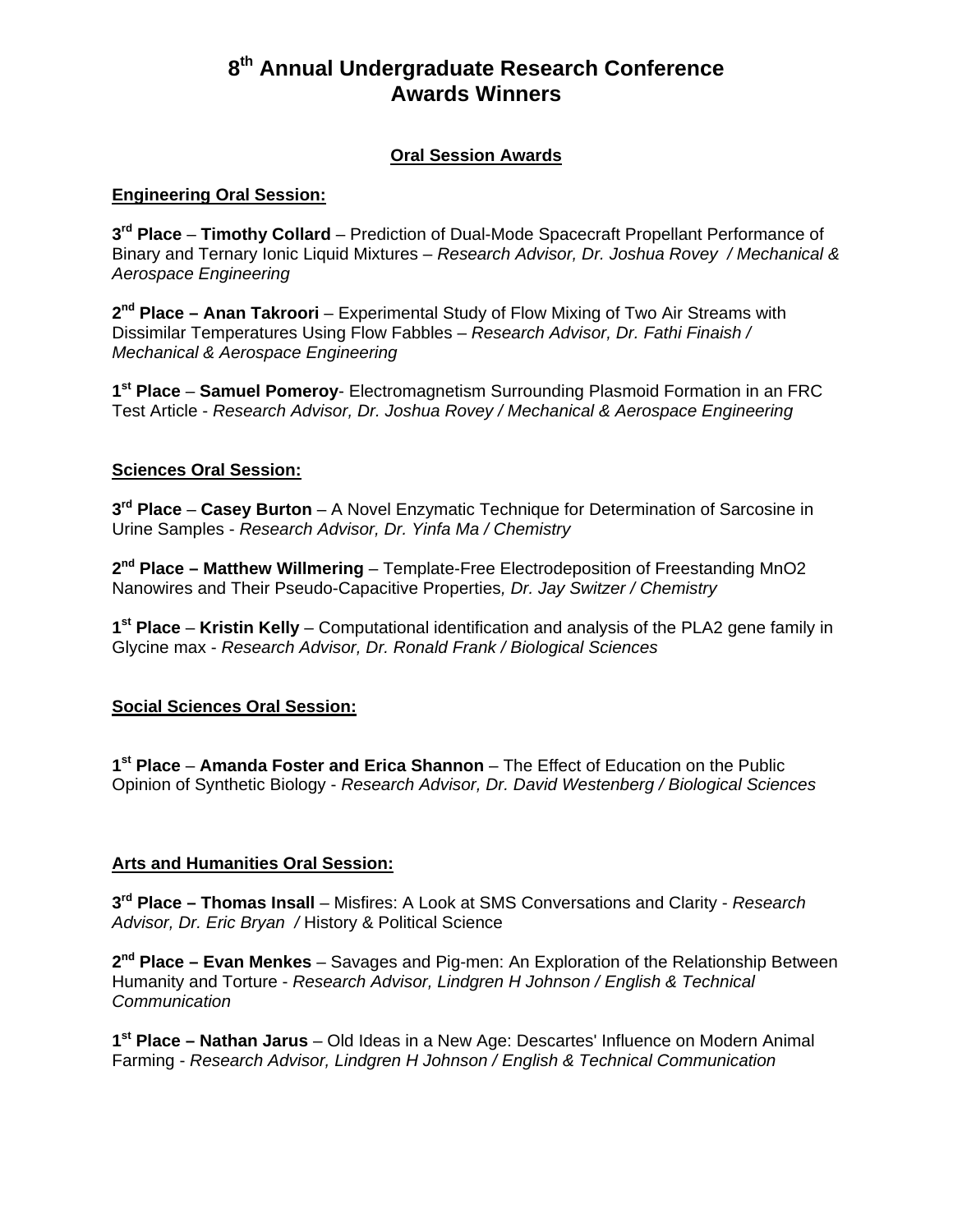## **Sciences Poster Session:**

**3rd Place** – **Marissa Spencer** – If Rocks Could Talk, Oh What Tales Tekeze Could Tell - *Research Advisor, Dr. Mohamed Abdelsalam / Geological Sciences& Engineering*

**2nd Place** –**Krista Rybacki –** Analysis of Flood Sediment Deposits Following the Taum Sauk Reservoir Failure, Reynolds County, Missouri - *Research Advisor, Dr. David Wronkiewicz / Geological Sciences& Engineering*

**1st Place** – **Tiffany Edwards** – The Therapeutic Effects of the Novel Thiol Antioxidant, Nacetylcysteine Amide (NACA), on Treating Rats with Grade I and Grade II Cataracts - *Research Advisor, Dr. Nuran Ercal / Chemistry*

#### **Research Proposal Poster Session:**

**3rd Place** – **Heather Branstetter** – Lactic Acid Bacteria from Sourdough and Impact on Gluten Sensitivity - *Research Advisor, Dr. David Westenberg / Biological Sciences* 

**2nd Place** – **David Pohlman** – Synthetic Biology Approach to Create a Hybrid Extracellular Supramolecular Machine to Breakdown Free Mycolic Fatty Acids and a Feedback System to Produce a TB Inhibitory Peptide - *Research Advisor, Dr. David Westenberg / Biological Sciences*

**1st Place** – **Tavia Hall –** Exploring Asaia: Prevention of Malaria – *Research Advisor, Dr. David Westenberg / Biological Sciences* 

# **Engineering Poster Session:**

**3rd Place** – **Husain Shekhani** – The Effect of a Localized Mass Non-Uniformity on a Longitudinally Vibrating Piezoelectric Rod – *Research Advisor, Dr. Daniel Stutts / Mechanical & Aerospace Engineering* 

**2nd Place – Annelise Smith with Lucas Laughery, Gerald Holt and Sean Klover** – Climate-Responsive Adaptive Control for Natural Ventilation - *Research Advisor, Dr. Joon-Ho Choi / Civil, Architectural & Environmental Engineering* 

**1st Place – Amanda Holmes** – Seasonal Variation of Contaminant Concentrations In Planta - *Research Advisor, Dr. Dr. Joel Burken / Civil, Architectural & Environmental Engineering* 

#### **Social Sciences Poster Session:**

**2nd Place – Montana Puckett and Lee Voth-Gaeddert** – PulaCloud Research - *Research Advisor, Dr. Dan Oerther / Civil, Architectural & Environmental Engineering* 

**1st Place – Amber Julien** – S&T Male and Female STEM majors: Experiences with Discrimination and Adjustment - *Research Advisor, Dr. Dee Haemmerlie Montgomery / Psychology*